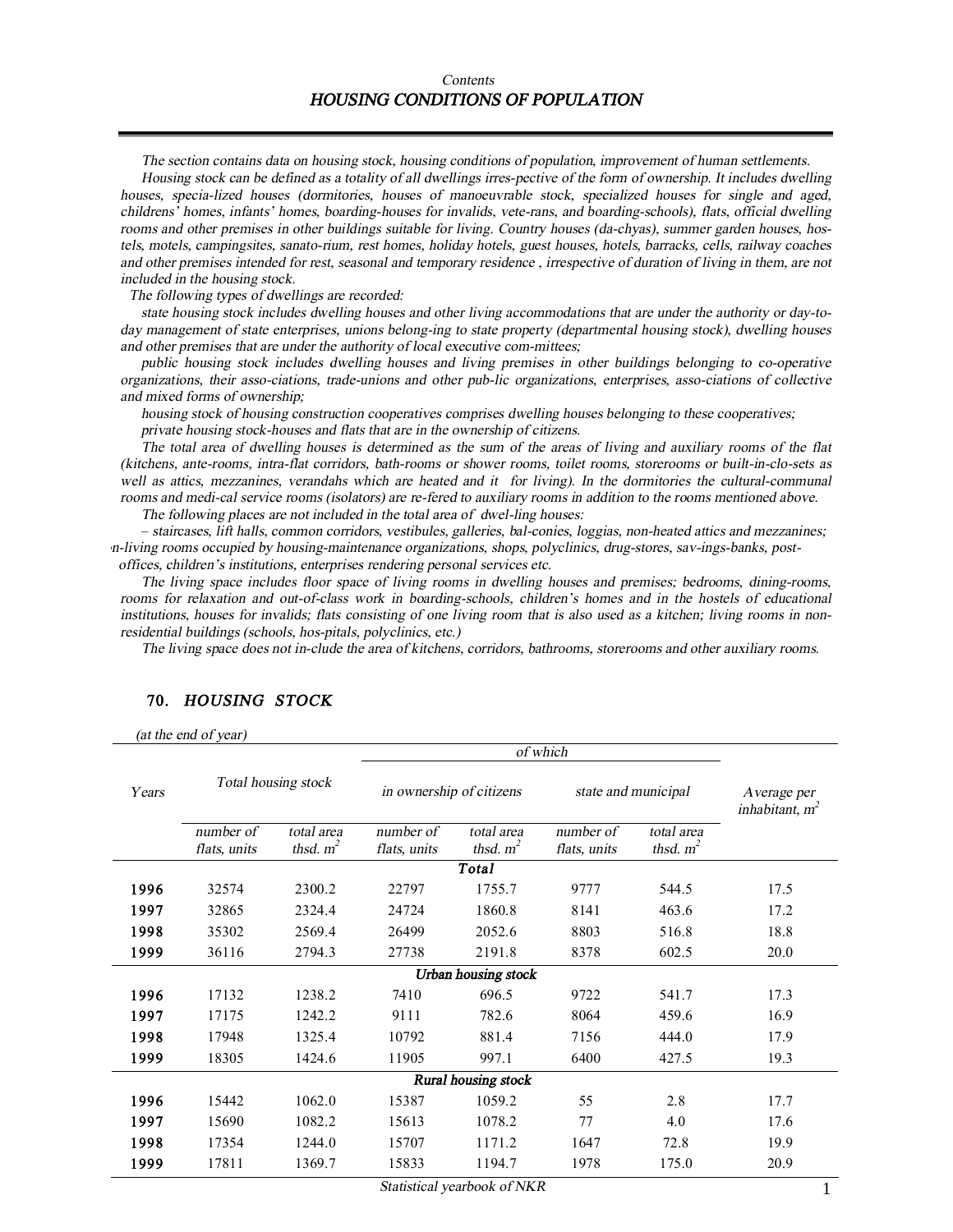#### *Contents*

# *71. STRUCTURE OF HOUSING STOCK*

*(in percents to total)*

|       | Total housing stock       |                            | of which                  |                            |                           |                            |  |
|-------|---------------------------|----------------------------|---------------------------|----------------------------|---------------------------|----------------------------|--|
|       |                           |                            | in ownership of citizens  |                            | state and municipal       |                            |  |
| Years | number of flats.<br>units | total area,<br>thsd. $m^2$ | number of flats,<br>units | total area,<br>thsd. $m^2$ | number of flats,<br>units | total area,<br>thsd. $m^2$ |  |
|       |                           |                            | <b>Total</b>              |                            |                           |                            |  |
| 1996  | 100.0                     | 100.0                      | 70.0                      | 76.3                       | 30.0                      | 23.7                       |  |
| 1997  | 100.0                     | 100.0                      | 75.2                      | 80.1                       | 24.8                      | 19.9                       |  |
| 1998  | 100.0                     | 100.0                      | 75.1                      | 79.9                       | 24.9                      | 20.1                       |  |
| 1999  | 100.0                     | 100.0                      | 76.8                      | 78.4                       | 23.2                      | 21.6                       |  |
|       |                           |                            | Urban housing stock $-$   |                            |                           |                            |  |
| 1996  | 100.0                     | 100.0                      | 43.3                      | 56.3                       | 56.7                      | 43.7                       |  |
| 1997  | 100.0                     | 100.0                      | 53.0                      | 63.0                       | 47.0                      | 37.0                       |  |
| 1998  | 100.0                     | 100.0                      | 60.1                      | 66.5                       | 39.9                      | 33.5                       |  |
| 1999  | 100.0                     | 100.0                      | 65.0                      | 70.0                       | 35.0                      | 30.0                       |  |
|       |                           |                            | Rural housing stock       |                            |                           |                            |  |
| 1996  | 100.0                     | 100.0                      | 99.6                      | 99.7                       | 0.4                       | 0.3                        |  |
| 1997  | 100.0                     | 100.0                      | 99.5                      | 99.6                       | 0.5                       | 0.4                        |  |
| 1998  | 100.0                     | 100.0                      | 90.5                      | 94.1                       | 9.5                       | 5.9                        |  |
| 1999  | 100.0                     | 100.0                      | 88.9                      | 87.2                       | 11.1                      | 12.8                       |  |

### **72.** *SATISFACTION OF POPULATIONS' NEEDS IN GAS AND WATER*

| 1996 | 1997 | 1998 | 1999 |
|------|------|------|------|
|      |      |      |      |
|      |      | 0.9  | 11.3 |
|      |      | 1.6  | 21.3 |
|      |      |      |      |
| 103  | 117  | 114  | 120  |
|      |      |      |      |

\* *Only the data on Stepanakert city and the regioncentres'(except Kashatagh region) are given.* 

## **73.** *GAS SUPPLY OF SETTLEMENTS*

|  |  | (end of year) |
|--|--|---------------|
|--|--|---------------|

|                                                                    | 1998 | 1999 |
|--------------------------------------------------------------------|------|------|
| Number of settlements supplied                                     |      |      |
| with gas (including liquefied)                                     | л.   | 3    |
| urban areas                                                        |      | 3    |
| rural areas                                                        |      |      |
| Reconstructed single length of the street gas<br>network total, km | 16.9 | 52.0 |
| of which:                                                          |      |      |
| in urban areas                                                     | 16.9 | 52.0 |
| in rural areas                                                     |      |      |
| Availability of gasified apartments total, thsd.                   | 1101 | 7218 |
| of which:                                                          |      |      |
| in urban areas                                                     | 1101 | 7218 |
| in rural areas                                                     |      |      |